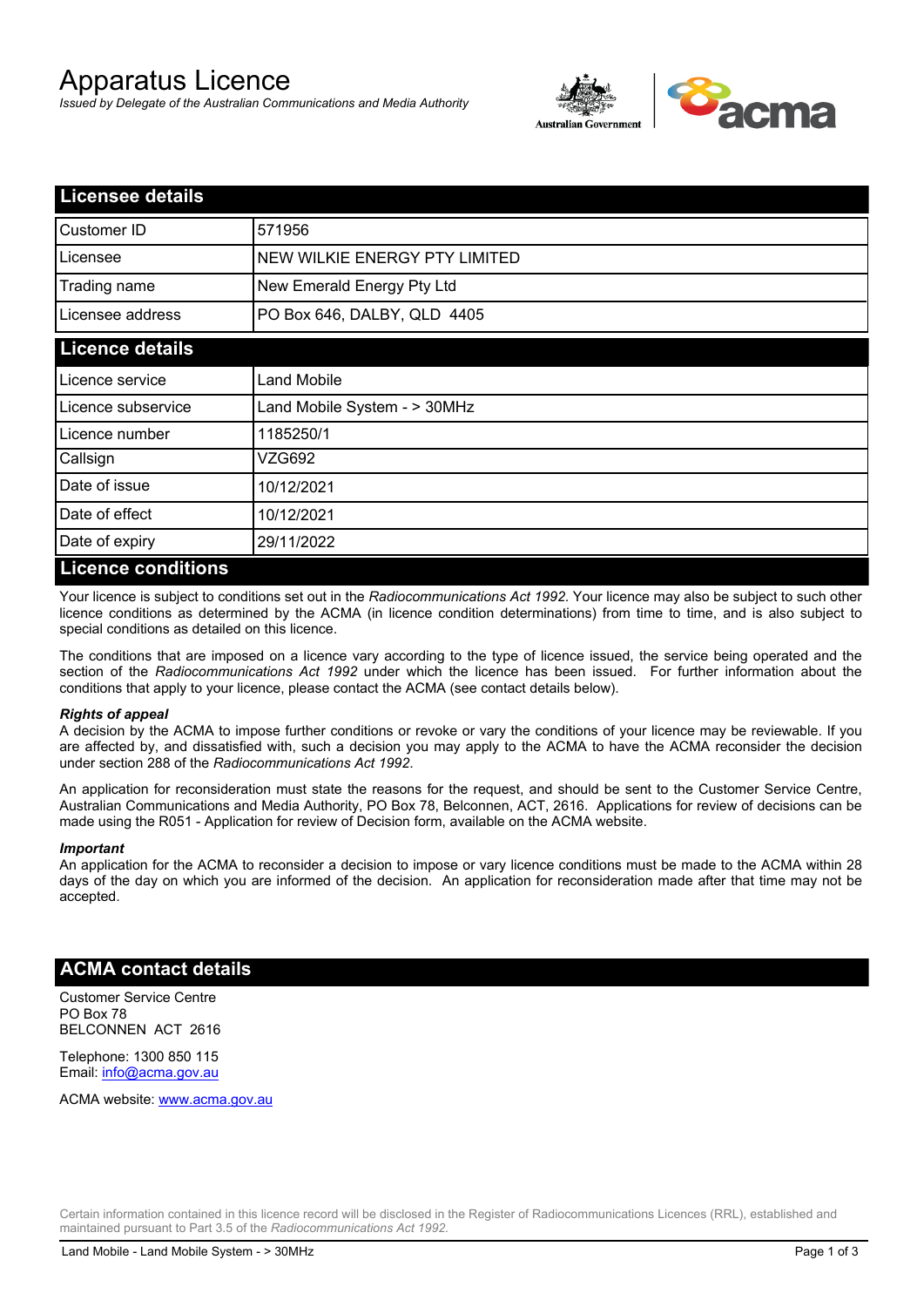## **Advisory Notes applying to licence no.: 1185250/1**

Conditions applicable to the operation of Land Mobile System station(s) authorised under this licence can be found in the Radiocommunications Licence Conditions (Apparatus Licence) Determination and the Radiocommunications Licence Conditions (Land Mobile Licence) Determination. Copies of these determinations are available from the ACMA and from the ACMA home page (www.acma.gov.au).